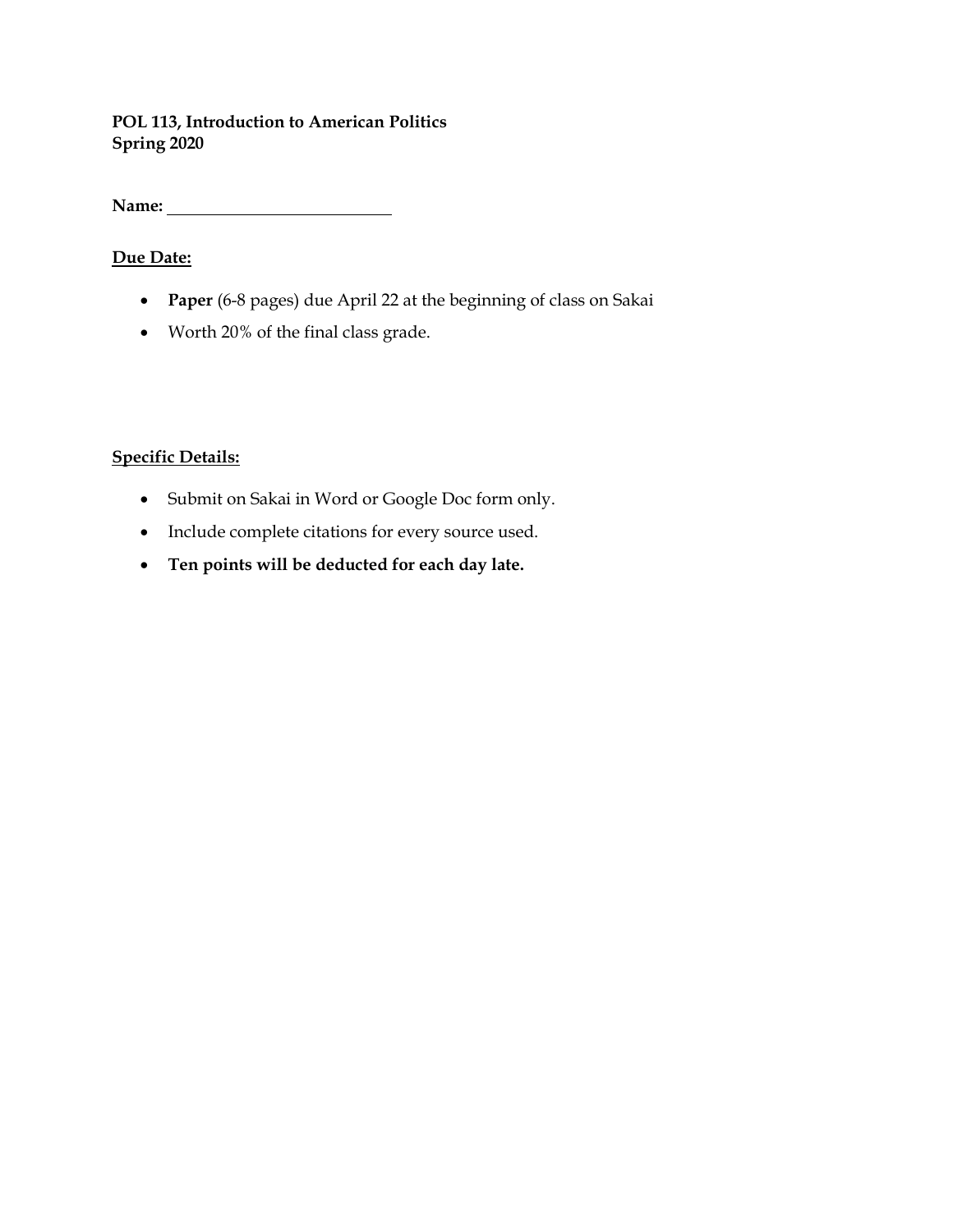## **Paper #2**

A main focus of the 2nd half of the course portion is elections. We are in the midst of a crazy election year, so this seems a good time as any to let you all try to be prognosticators. Below you have 10 states (including North Carolina) where the Democratic nominee and President Donald Trump will likely be close in the vote. In addition, I have also included 7 potentially close Senate races, as well as the race for Governor of North Carolina. Choose one of these and construct an argument for why a candidate will win that election based on demographics of the state, issues central to the state, candidate dynamics, national trends, past history, and other factors (basically don't argue the John Madden response, that the candidate in question will win because they received the most votes). It's up to you in terms of how you put together your argument, but you want to be sure that your argument is both well-constructed and backed up with clear and convincing evidence. The key thing here is to look at an election and see, based on what we see to this point, why you believe based on your evidence that one candidate will win over the other.

My recommendation: pick one now and start researching. I'm happy to let you do another 2020 race, but you need to justify your choice.

The available choices are:

## **Presidency (2016 winner in parentheses)**

Arizona (Trump) Florida (Trump) Michigan (Trump) Minnesota (Clinton) Nevada (Clinton) New Hampshire (Clinton) North Carolina (Trump) Pennsylvania (Trump) Wisconsin (Trump) Virginia (Clinton)

#### **Gubernatorial Race**

North Carolina (*Roy Cooper* (D) vs. TBD (R) (one of Dan Forest or Holly Grange, will be known after March 3)

#### **Senate Races (incumbent first and in italics)**

Alabama (*Doug Jones* (D) vs. TBD (R) (one of Bradley Byrne, Roy Moore, Jeff Sessions, or Tommy Tuberville, may be known after March 3 (high possibility of runoff))

Arizona (*Martha McSally* (R) vs. Mark Kelly (D))

Colorado (*Cory Gardner* (R) vs. John Hickenlooper (D))

Kansas (TBD (R) (though likely either Roger Marshall or Kris Kobach) vs. Barbara Bollier (D))